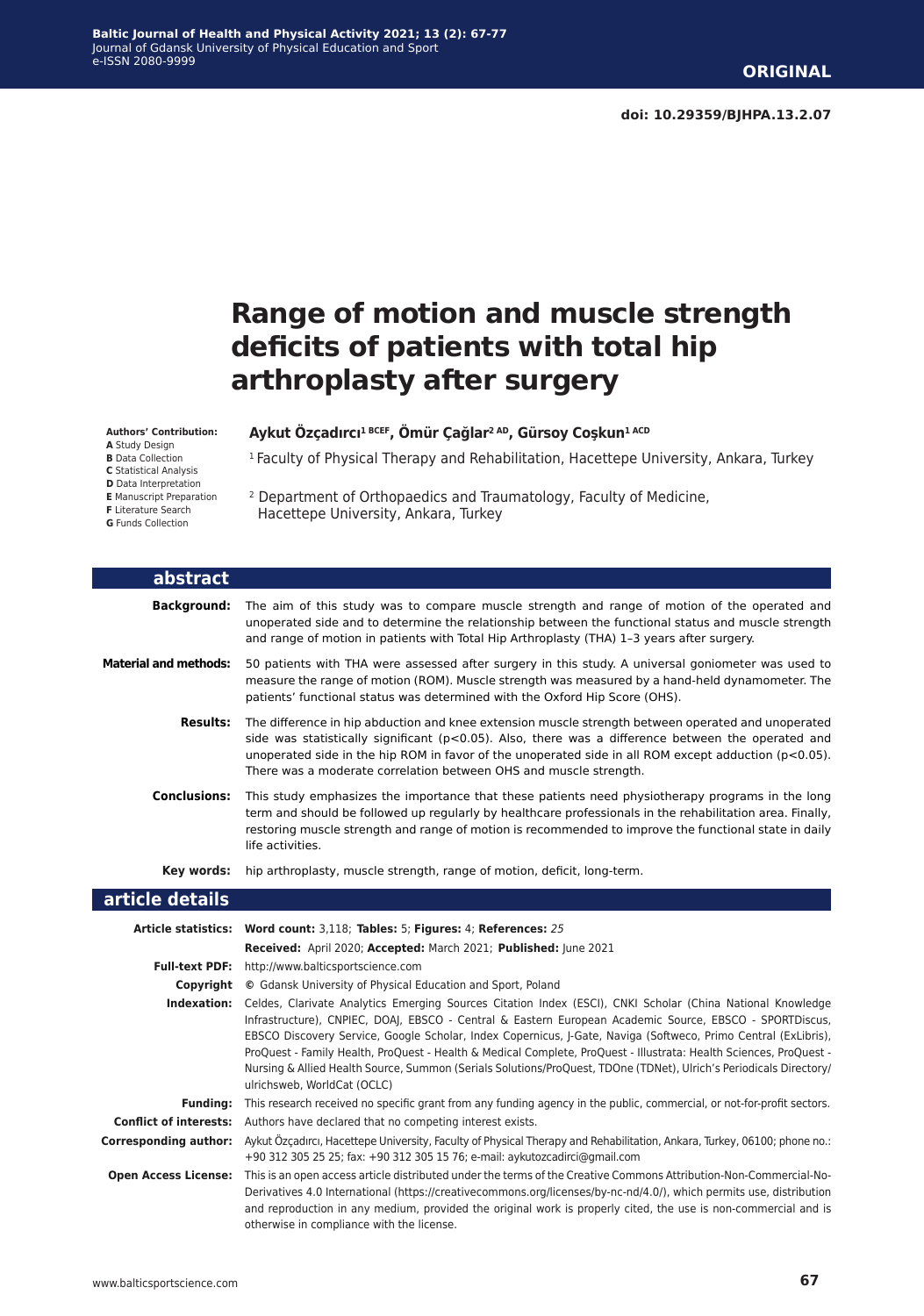# **introduction**

The hip joint is one of the joints that is exposed to the most load and shows a lot of wear in the musculoskeletal system. This joint which moves in the sagittal, frontal and horizantal planes forms the connection between the trunk and the lower extremity [1]. The hip joint faces loads both in situations that require excessive force and while doing the essential activities of daily life, such as climbing stairs [2, 3]. Loading a joint above the normal load can damage it and cause arthritis.

Surgical replacement of the hip joint with an artificial prosthesis or total hip arthroplasty (THA) is a reconstructive procedure that provides management of hip joint diseases that respond poorly to traditional medical therapy [4]. The goal in THA practice is to eliminate pain and increase function.

Restoration of muscular strength is important for daily life activities after total hip arthroplasty [5]. In studies that examined muscle strength after THA surgery, it was stated that significant improvements in muscle strength were observed at the 6th month and beyond after surgery. Studies have consistently reported significant improvements in muscle strength at 6-month follow-up compared to preoperative values [6–8]. However, in some studies, it is thought that such comparisons may not give very accurate results. The preoperative complaints of patients considering THA surgery include pain and a loss of function. This situation may cause a decrease in muscle strength due to pain and immobility of the operated side and prevent it from showing the actual muscle strength. Therefore, there is an opinion that a comparison of muscle strength should be made with the side that was not operated on, not with the preoperative values [3]. Therefore, this study compared the operated and non-operated side for the evaluation of hip muscle strength.

It is important to determine the presence of asymmetry in the muscle strength and the range of motion (ROM) between the operated side and the non-operated side, because a possible asymmetry that occurs may affect the functional status of patients with THA and cause a restriction in daily life activities. Therefore, it would be clinically relevant to examine this situation. The purpose of this study was to compare muscle strength and the range of motion of the operated side and the unoperated side and determine the relationship between the functional status with muscle strength and the range of motion in patients with THA 1–3 years after surgery. We hypothesized that the muscle strength of the operated side would be significantly lower than the unoperated side and that the hip ROM of the operated side would be smaller than of the unoperated side.

### **material and methods**

#### **Patients**

In this study, 50 patients who underwent THA surgery between the ages of 40–65 by an orthopedist in Hacettepe University Faculty of Medicine Department of Orthopedics and Traumatology were evaluated in accordance with the annual outpatient controls. In order to conduct the study, approval was obtained from the Hacettepe University Non-Interventional Clinical Research Ethics Committee with the decision number GO17/878- 31. This study involved volunteers who had undergone unilateral THA surgery for at least 1, at most 3 years, and had no cooperation or communication problems. Individuals who had undergone lower extremity surgery other than THA, had signs of active infection, and had a history of THA revision or dislocation were excluded from the study. Prior to the assessments, participants were informed in writing and orally about the purpose, duration and measurements of the study. Individuals involved in the study signed an informed consent form that they were willing to participate in the study.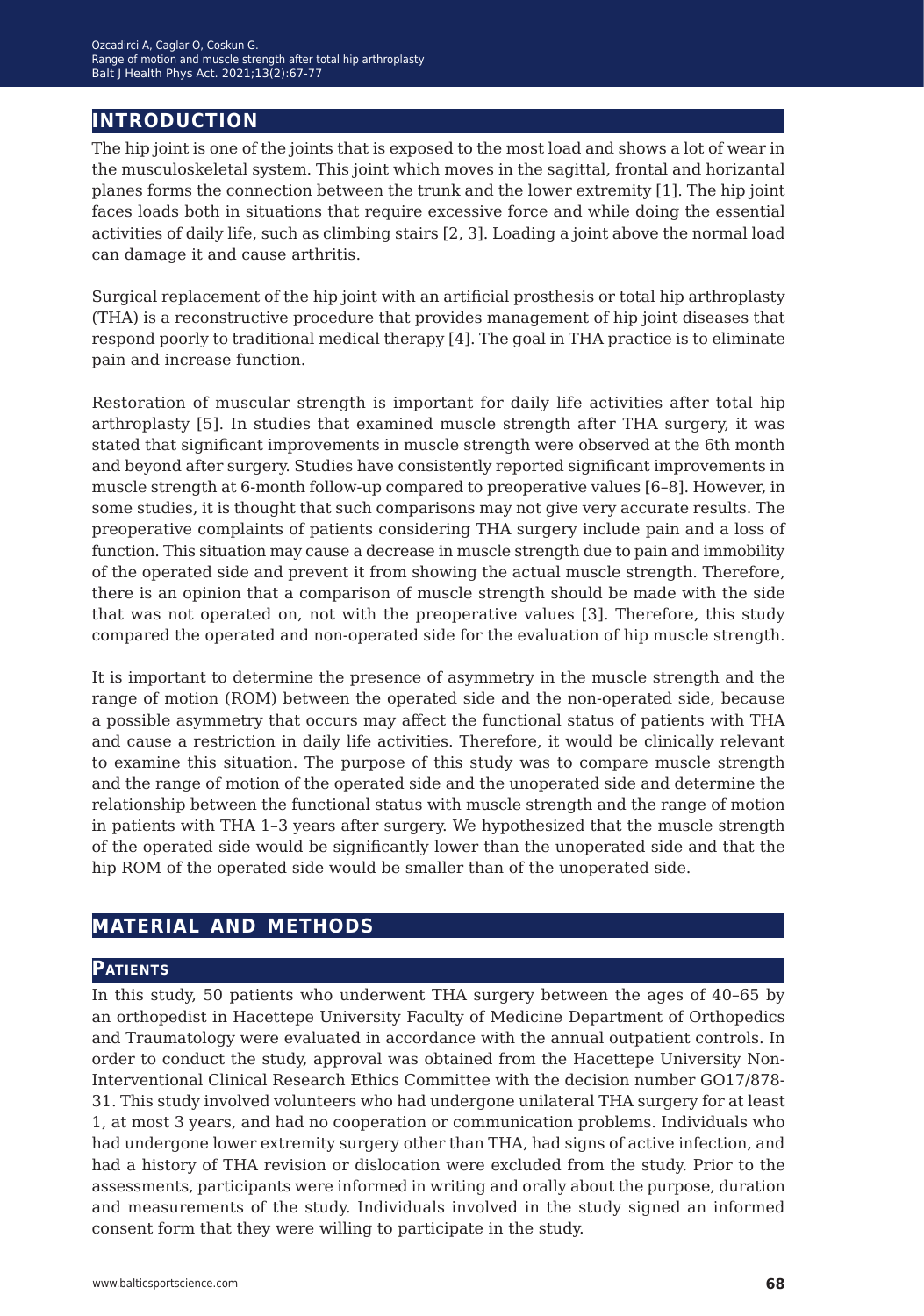#### **Measurements**

### *Measurements of the hip range of motion*

A 360-degree universal goniometer was used to measure the range of motion of the hip [9]. Patients were positioned supine for the flexion, abduction and adduction measurements, prone for the extension measurement, and sitting for the internal and external rotation movement measurements. Prior to taking the measurements, the subjects were taught the movement. All measurements were performed 3 times, and the mean was recorded. Each measurement was performed on the operated and the non-operated side.

For flexion and extension movements, the pivot point of the goniometer was placed in the trochanter major of the femur. The fixed arm was held parallel to the vertebral column. The movable arm followed the lateral midline of the femur. During the extension measurement, the pelvic elevation and the lordosis angle were taken into consideration.

For abduction and adduction movements, the pivot point of the goniometer was placed on the projection of the trochanter major on the anterior face of the femur. The fixed arm was kept parallel to the spina iliac anterior superior. The movable arm followed the anterior midline of the femur. For internal and external rotation, individuals were seated with their legs hanging from the knee. The pivot point of the goniometer was placed in the tuberositas tibia. The fixed arm was held parallel to the ground. The movable arm followed the crista of the tibia. During the measurement, it was ensured that hip flexion, extension, abduction and adduction movements did not occur.

#### *Muscle strength measurements*

Different methods, such as a manual muscle test, a 1–2 repetitive maximum test, an isokinetic and isometric dynamometers and a hand-held dynamometer (HHD), are used in the clinic for strength evaluations [10]. HHD, which measures the maximum isometric muscle strength, is a simple to use, easy-to-carry, inexpensive and valid instrument for measuring muscle strength around the hip [11]. Flexion, extension, abduction muscle strength of both hip joints and extension muscle strength of both knees were measured by a hand-held dynamometer (Model-01165, Lafayette Instrument Company, Lafayette IN, USA) and recorded in kg. Each subject was informed verbally about the test technique prior to the test. Before starting measurements, individuals were asked to perform submaximal contraction against the evaluator's hand to ensure correct movement [11]. The "break test" technique, which requires isometric contraction, was used in the measurements. In the break test, the tester pushes the dynamometer against the patient's limb until movement is released in the joint to overcome the maximum muscle strength [12]. In all muscle strength measurements, individuals were asked to maintain isometric contraction for 5 seconds for the desired movement to be measured. The mean of 3 consecutive maximum contractions measured at 30-second intervals was recorded. Each measurement was performed on the operated and non-operated side [13].

For the knee extension and hip flexion muscle strength measurement, individuals were asked to sit with their legs hanging from knees, knees at 90° flexion, feet free, arms crossed on the chest and without support. During the measurement of knee extension muscle strength, the leg was stabilized with one hand after individuals had completed the maximum knee extension. The hand holding the dynamometer was placed perpendicular to the leg 1–2 cm above the level of the malleol (Figure 1). In the hip flexion muscle strength measurement, the leg which was not applied was stabilized with one hand after individuals completed the maximum hip flexion. The hand holding the dynamometer was placed 5 cm proximal to the patella. The measurement was performed after the maximum hip flexion occurred (Figure 2).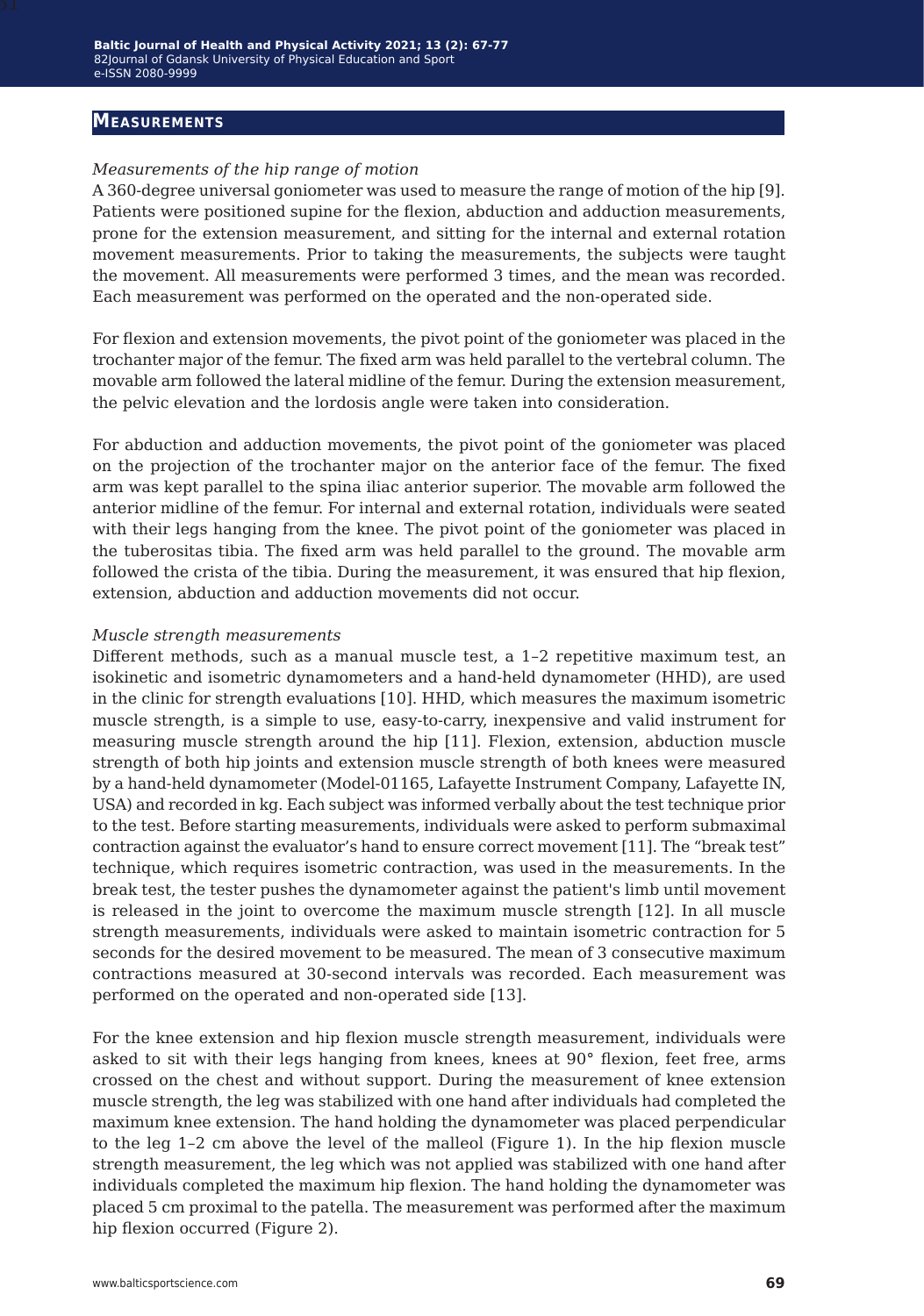For the hip abduction muscle strength measurement, patients were placed in the sidelying position for the test. After the subjects had completed the maximum hip abduction movement, a hand was placed on the pelvis to provide stabilization. The other hand holding the dynamometer was placed 5 cm proximal to the lateral malleol for measurement. The measurement was performed in this position (Figure 3).

For the hip extension muscle strength tmeasurement, patients were positioned prone. After the individuals had completed the maximum hip extension during the test, the pelvis was stabilized with one hand to prevent elevation of the pelvis. The hand holding the dynamometer was placed 5 cm proximal to the knee joint. The measurement was performed after completion of the maximum hip extension (Figure 4).



Fig. 1.



Fig. 2.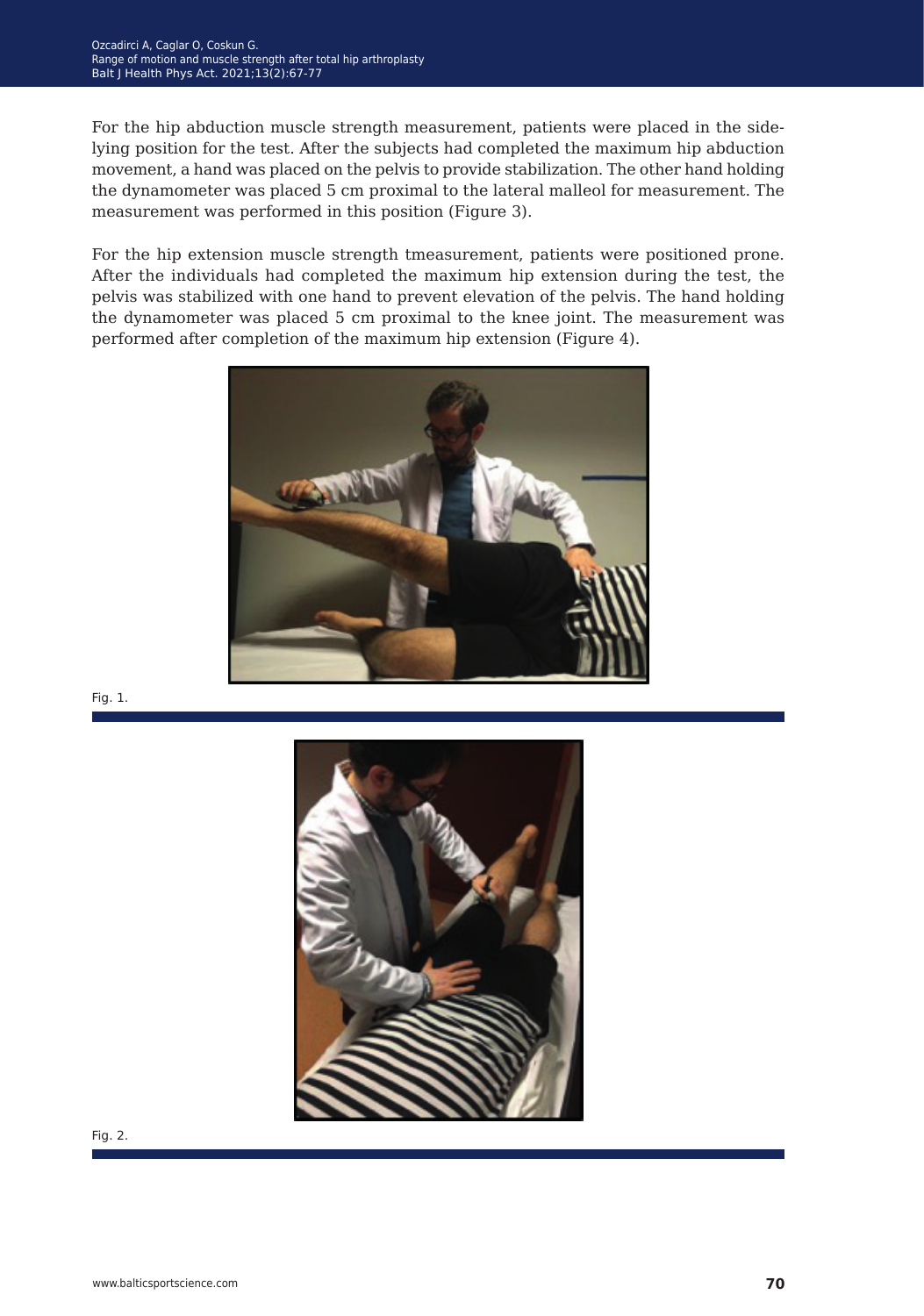

Fig. 3.



Fig. 4.

#### **Assessment of the functional status**

The Turkish version of the Oxford Hip Score (OHS) was used to evaluate pain and functional conditions of the patients involved in the study [14]. OHS is a commonly used scale to assess pain and the functional status in patients undergoing hip surgery [15]. It has been shown to have good reliability, validity, and sensitivity to clinical change [16]. OHS consists of 12 questions related to the patient's perceived pain and functional status and is answered on a Likert scale from 0 to 4. It scores between 0 and 48 and the total score is calculated from the answers given to 12 questions. A low score indicates that functional status is bad.

#### **Statistical analysis**

The data obtained were evaluated with IBM SPSS 20.0 package program. The normal distribution of the variables was determined by visual (histogram and probability graphs) and analytical methods (Kolmogorov-Smirnov / Shapiro-Wilk tests). Descriptive analyses, means and standard deviations for numerical variables are shown. The Wilcoxon test or paired student's t-test was used to compare hip ROM and muscle strength of the operated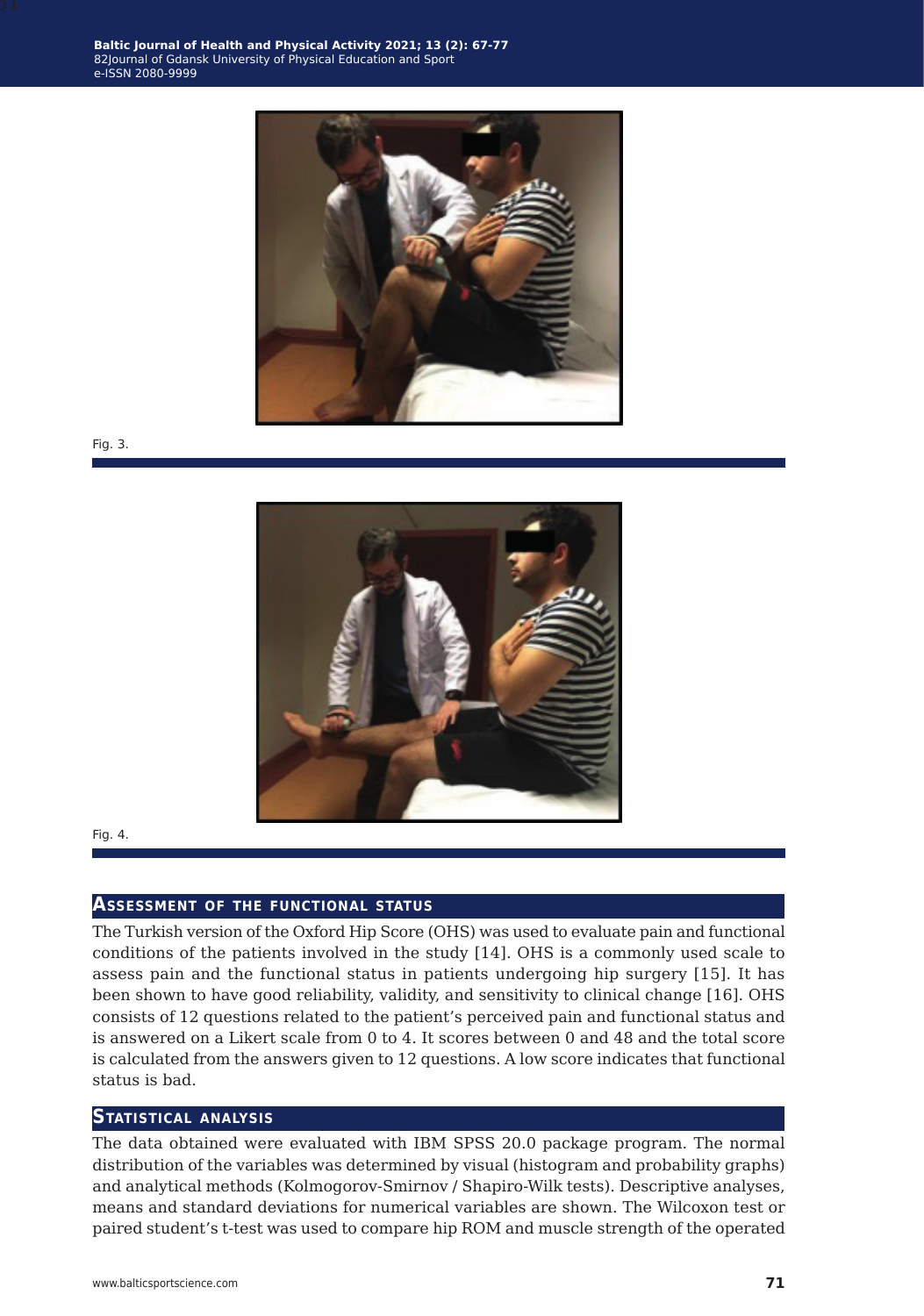and the unoperated side depending on whether the variables were normally distributed or not. Correlation coefficients and statistical significance were determined using the Spearman test since the data were not normally distributed. Type-1 error level was used as 5% for statistical significance ( $p < 0.05$ ) [17].

### **results**

In this cross-sectional study, 50 patients (39 females; 11 males) were evaluated. The participants' physical characteristics are shown in Table 1.

Table 1. Physical characteristics of the patients

| $n = 50$                             | THA $X \pm SD$   |
|--------------------------------------|------------------|
| Age (years)                          | $55.90 \pm 7.5$  |
| Length Length (cm)                   | $163.06 \pm 9.6$ |
| Body weight (kg)                     | $75.24 \pm 13.4$ |
| Body Mass Index (kg/m <sup>2</sup> ) | $28.15 \pm 4.4$  |

 $n =$  Number of patients , THA: Total Hip Arthroplasty,  $X \pm SD$ : Mean  $\pm$  Standard Deviation

Table 2 shows the minimum and maximum values of the ROM and muscle strength of the patients' operated and unoperated hip.

|                          | Operated side<br>Min. - Max. | Unoperated side<br>Min. - Max. |
|--------------------------|------------------------------|--------------------------------|
| Hip Range of Motion (°)  |                              |                                |
| Flexion                  | 30-123                       | 50-130                         |
| Extension                | $0 - 10$                     | $0 - 10$                       |
| Abduction                | $10 - 45$                    | $15 - 45$                      |
| Adduction                | $0 - 10$                     | $5 - 10$                       |
| Internal Rotation        | $0 - 42$                     | $2 - 45$                       |
| <b>External Rotation</b> | $0 - 45$                     | $3 - 40$                       |
| Muscle Strength (kg)     |                              |                                |
| Hip flexion              | 4.53-28.20                   | 4.41-34.30                     |
| Hip extension            | $4.28 - 25.5$                | 4.19-24.20                     |
| Hip abduction            | 2.96-22.60                   | 3.45-29.20                     |
| Knee extension           | 4.71-28.11                   | 4.82-33.00                     |

Table 2. The ROM and muscle strength of the operated and unoperated side of hip

A comparison of the hip joint range of motion between operated and unoperated sides is shown in Table 3.

While there was a statistically significant difference between the patients' operated and the non-operated side in hip flexion, extension, abduction, internal and external rotation range of motion  $(p < 0.001)$ , there was no statistically significant difference between the patients' operated and non-operated side in the adduction range of motion ( $p > 0.05$ ).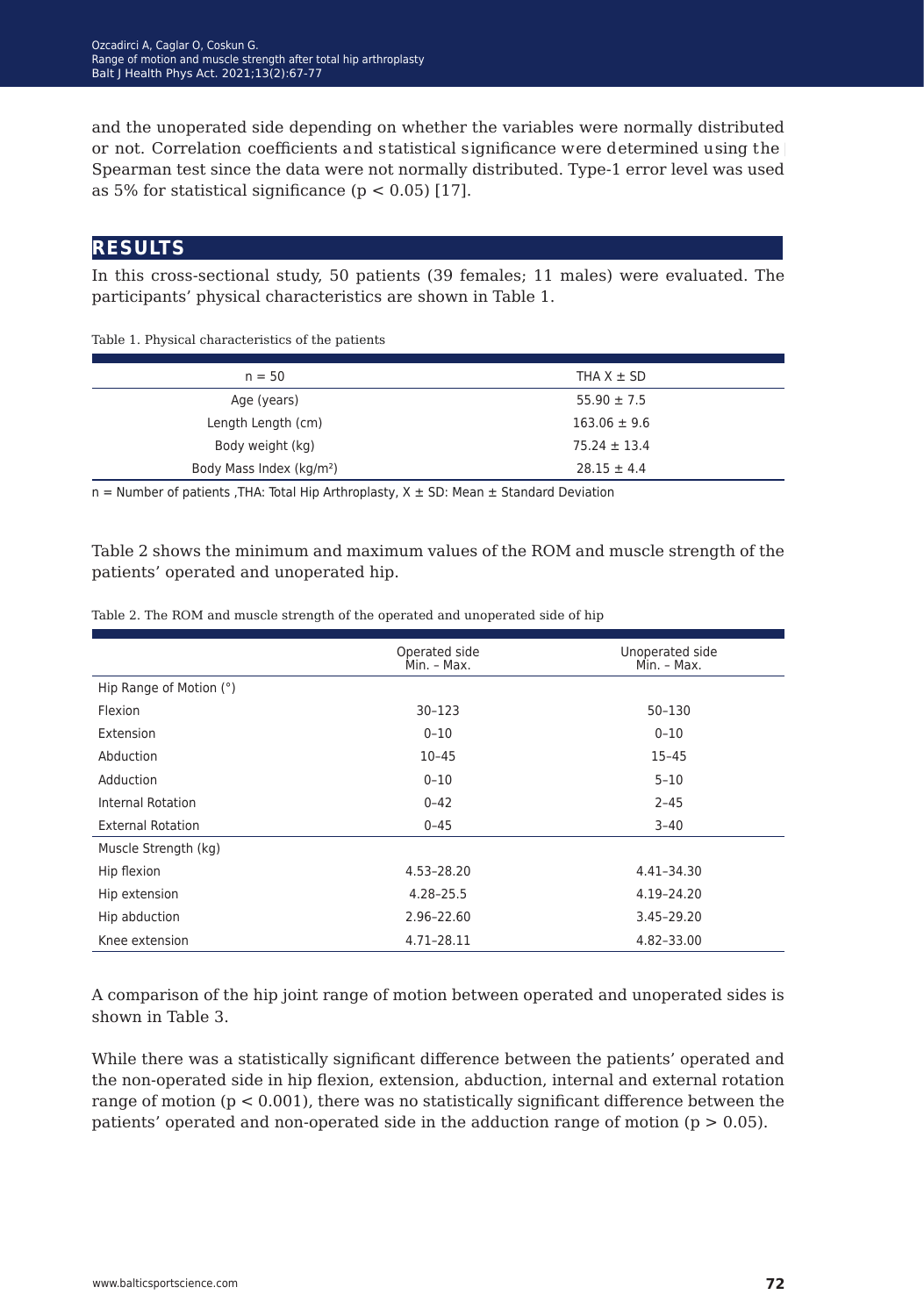|                          | Operated side  |               | Unoperated side |              |             |
|--------------------------|----------------|---------------|-----------------|--------------|-------------|
| Hip ROM $(°)$            | $X \pm SD$     | Median (IQR)  | $X \pm SD$      | Median (IQR) | р           |
| Flexion                  | $83.52 \pm 19$ | 88.30 (27.50) | $96.52 \pm 17$  | 100 (22.25)  | $< 0.001*$  |
| Extension                | $3.38 + 4$     | 2.0(7.25)     | $4.8 + 4$       | 5.0(10)      | < 0.0011    |
| Abduction                | $28.44 \pm 9$  | 28.5(15)      | $36.68 \pm 8$   | 40 (15)      | < 0.0011    |
| Adduction                | $9.5 \pm 1$    | 10(0)         | $9.9 \pm 0.7$   | 10(0)        | 0.109       |
| Internal Rotation        | $23.32 + 8$    | 22.75 (10)    | $26.32 \pm 1$   | 27.50 (15)   | $< 0.001*$  |
| <b>External Rotation</b> | $11.36 \pm 8$  | 10(5.5)       | $19.22 \pm 7$   | 20(10.5)     | $< 0.001$ + |

Table 3. Comparison of joint range of motion the operated and unoperated side

\*Paired student's t-test, †Wilcoxon Test, **ROM:** Range of motion, **X ± SD**: Mean ± Standard Deviation, IQR: Interquartile range

The comparison of hip and knee muscle strength between the patients' operated and nonoperated sides is shown in Table 4.

While there was no statistically significant difference between the operated and nonoperated sides in the hip flexion and extension muscle strength values  $(p>0.05)$ , there was a statistically significant difference between the operated and non-operated sides in hip abduction muscle strength and knee extension muscle strength values in favor of the non-operated side ( $p < 0.001$ ).

| Muscle Strength (kg) | Operated side<br>Median (IQR) | Unoperated side<br>Median (IQR) |          | Ŋ          |
|----------------------|-------------------------------|---------------------------------|----------|------------|
| Hip flexion          | 8.29(9.65)                    | 8.62(7.61)                      | $-0.632$ | 0.528      |
| Hip extension        | 7.52 (7.82)                   | 7.94 (8.29)                     | $-0.332$ | 0.740      |
| Hip abduction        | 9.1(8.07)                     | 9.70(8.60)                      | $-3.249$ | $< 0.001*$ |
| Knee extension       | 9.66(10.5)                    | 10.37 (11.21)                   | $-2.254$ | $< 0.001*$ |

Table 4. Comparison of operated and non-operated side muscle strength of patients

\*Wilcoxon Test, **IQR: Interquartile range**

Correlations of OHS with muscle strength and range of motion are shown in Table 5.

There was a moderately significant correlation between OHS with hip flexion, extension, abduction muscle strength, and hip adduction ROM.

Table 5. Correlation of OHS with muscle strength and ROM

|                          |          | <b>OHS</b> |
|--------------------------|----------|------------|
|                          | r        | р          |
| Muscle strength          |          |            |
| Hip flexion              | 0.397    | 0.005      |
| Hip extension            | 0.470    | 0.001      |
| Hip abduction            | 0.401    | 0.005      |
| Knee extension           | 0.407    | 0.004      |
| Hip ROM $(°)$            |          |            |
| Flexion                  | 0.111    | 0.448      |
| Extension                | 0.257    | 0.74       |
| Abduction                | $-0.026$ | 0.861      |
| Adduction                | 0.446    | 0.001      |
| <b>Internal Rotation</b> | 0.105    | 0.472      |
| <b>External Rotation</b> | 0.323    | 0.024      |

r: Spearman correlation coefficient, OHS: Oxford Hip Score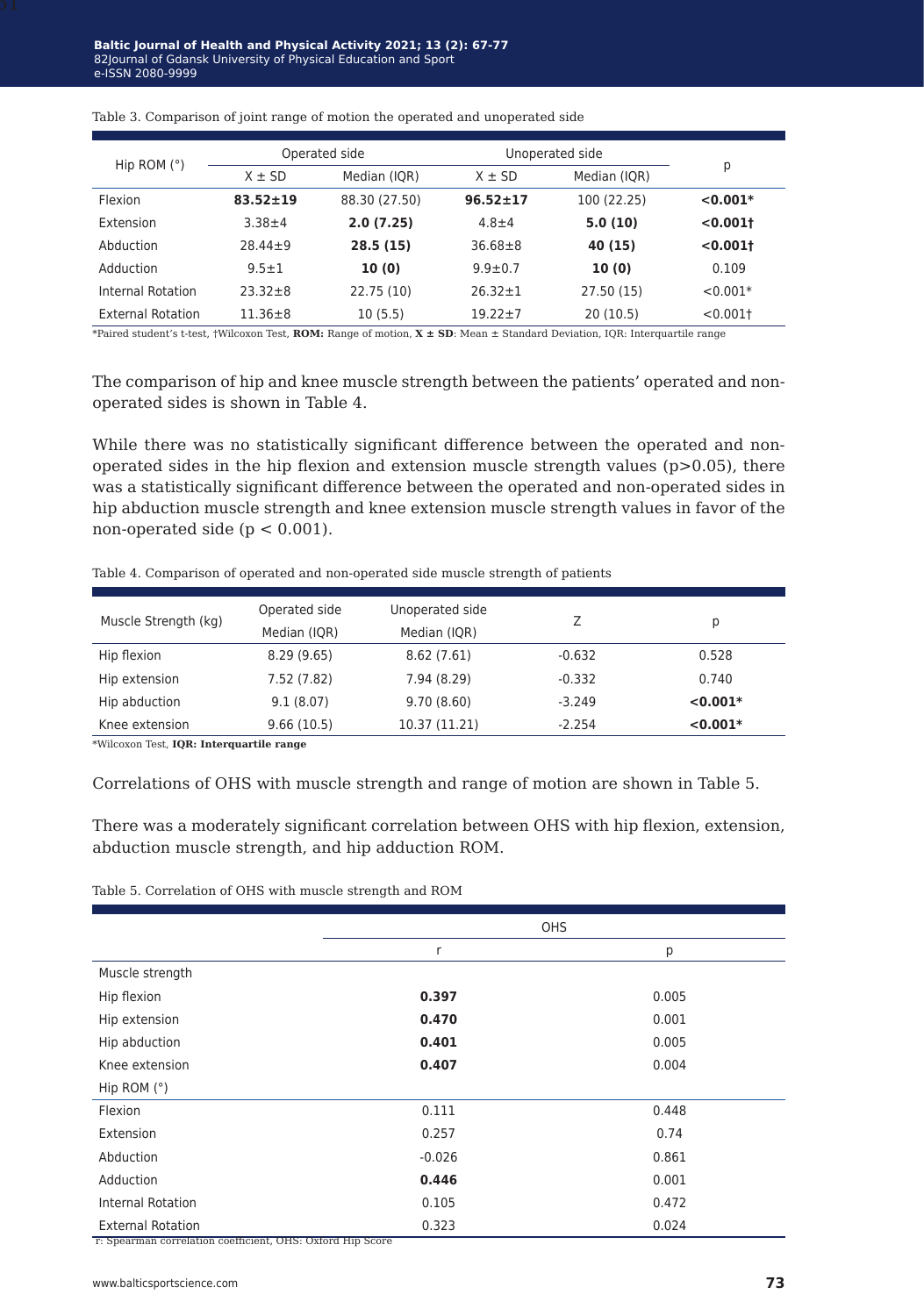# **discussion**

The results of our study showed that there was a difference in favor of the unoperated side between the operated and unoperated sides in hip ROM except for hip adduction. In addition, a significant difference was found between the hip abduction and knee extension muscle strength in favor of the unoperated side. Also, the functional status correlated with muscle strength.

The ROM of the hip joint is important for performing the functions of the hip joint during daily life activities, such as climbing stairs, putting on socks, tying shoes, sitting down and getting up off a chair. Daily life activities require at least 120 degree hip flexion, 20 degree hip abduction and external rotation and full hip extension in the hip joint [18, 19].

Postoperative hip ROM limitation is a controversial issue. Long et al. [20] found a 10 degree ROM asymmetry in the first year after surgery. In contrast, Yamaguchi et al. [21] did not find any difference in ROM between the operated and unoperated side after surgery. In this study, the patients' flexion range in the operated side was 13.6%, extension range 29.8%, abduction range 25.51%, adduction range 3.8%, internal rotation range 13.44% and external rotation range 45.08% less than in the unoperated side. Surprisingly and contrary to the literature, the ROM difference in our study was greater. This study results revealed that patients with THA need to be evaluated in terms of ROM in the long term after surgery and that appropriate physiotherapy practise should be performed. This result could be important in terms of follow-up and home program exercises after discharge. This limitation in hip ROM may cause difficulties in some of the patients' daily life activities. In particular, patients stated that they had a serious problem in the 4th question of OHS: "Have you been able to put on a pair of socks, stockings or tights?" This may be due to the limitation in hip flexion ROM.

Patients are routinely informed by post-surgical physiotherapists about dislocation positions to be considered during the hospital stay. Afterwards, patients are discharged from the follow-up, and they still maintain these dislocation positions taught during hospitalization because they are concerned about harming surgery. Therefore, they are confused about when to stop dislocation positions after surgery. This creates a continuing protection reflex in these patients, although adequate time has elapsed since surgery. As a result, patients may still avoid performing certain activities involving the hip joint, thus limiting their joints. Therefore, we think that the cause of this joint movement limitation in patients is fear of dislocation. We think that if the necessary information is given about how long dislocation positions should be paid attention to after-surgery patients, it may be possible to prevent joint movement limitations.

In the postoperative period, the muscle strength balance on the operated and non-operated sides is important for the life of the prosthesis. Trudelle-Jackson et al. [2], who examined the hip muscle strength of the operated and unoperated side 1 year after THA, stated that in the operated side hip muscle strength of the patients was about 10–18% less than the unoperated side. Similarly, Shih et al. [6] found an approximately 11–21% strength loss in their studies compared to the unoperative side at 1 year after surgery. In this study, when the strength of the muscles surrounding the hip of the operated and unoperated side was compared, there was a 7.55% loss of strength in the operated side hip abduction and 7.01 % in the knee extension muscle strength. Contrary to these studies [2, 6], the lower muscle strength deficit in our study may be due to examining the late results (mean 2.06 years) of the evaluated patients after surgery. In the current study, the knee extension muscle strength of the operated side was statistically lower than on the unoperated side. This may be due to the low usage of the operated side knee to protect the surgery. This muscle strength imbalance between the operated and the unoperated side can cause more intense use of the unoperated side during daily life activities. This use can create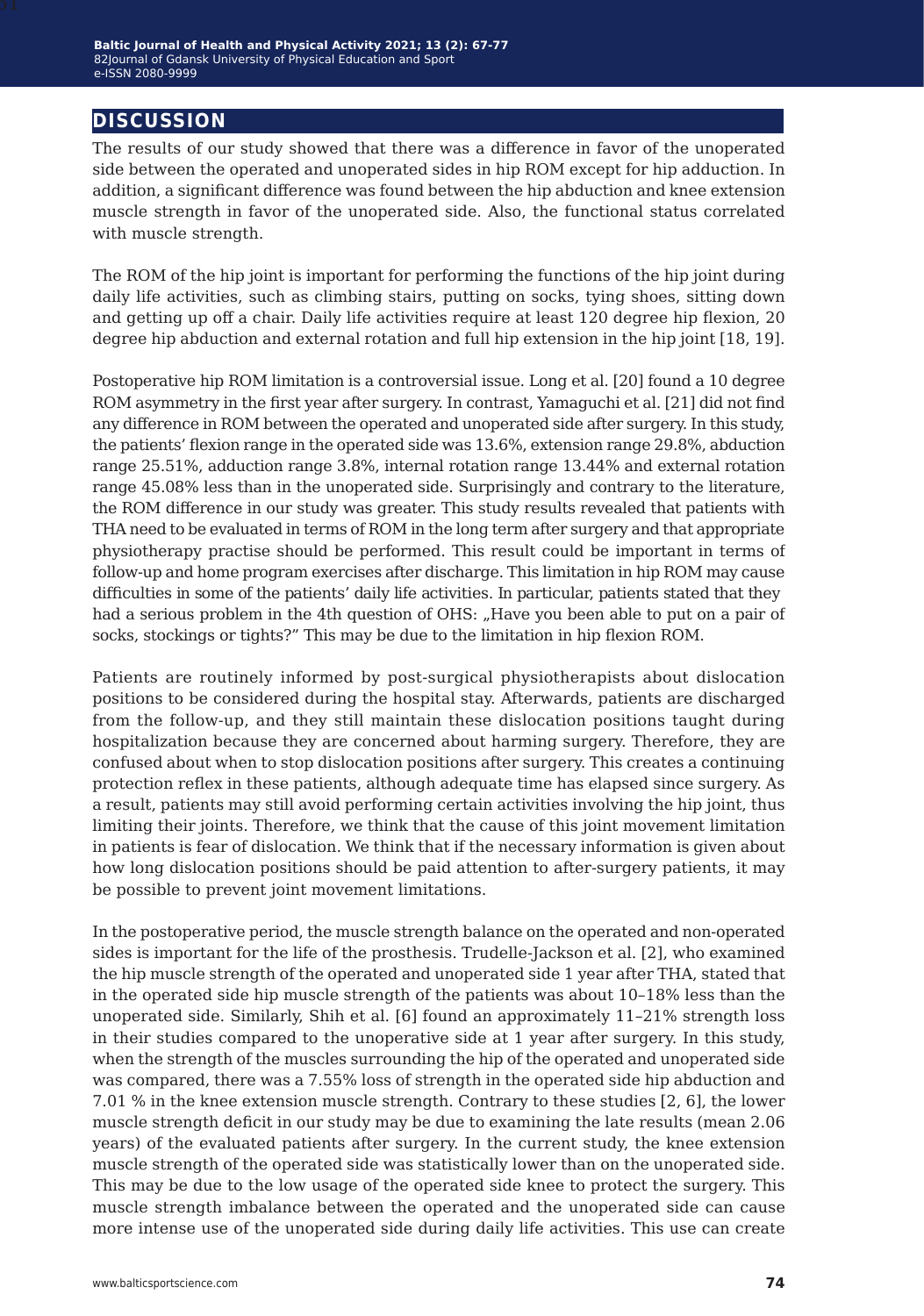asymmetry during loading in the joint and, accordingly, may cause the development of OA in the unoperated side knee and hip joint in the future. In addition, weakness in the operated side muscle strength can prevent the maintenance of the prosthesis fixation and cause the prosthesis to loosen, reducing the lifetime of the prosthesis.

Another result of this study is that, while there was no statistically significant difference between the operated and unoperated side in the hip flexion and extension muscle strength, there was a statistically significant difference between the operated and unoperated side in hip abduction muscle strength in favor of the unoperated side. The reason for this may be a rehabilitation program that includes strengthening exercises routinely applied to individuals during the hospital stay after TKA surgery. Exercises performed by patients in this process may have reached the level of the unoperated side.

Abduction muscle strength is important for gait and hip biomechanics. It has been stated that abductor muscle weakness can lead to impaired joint stability, which can result in highly recurrent dislocation [22]. Therefore, the protection of the gluteus medius muscle during THA surgery is very important for postoperative abduction muscle strength and functional outcome. It has been reported that gluteus medius muscles show a serious cross-sectional area and loss of radiological intensity in adult patients with unilateral congenital hip dislocation. Abductor force arm and change of gluteus medius muscle activation angle have been reported as factors affecting gluteus medius muscle strength [23]. Therefore, a decrease in gluteus medius muscle strength is a condition that can be seen from the pre-surgical period.

The difference in hip abduction muscle strength between the operated and unoperated side was statistically significant. We think that this situation may be caused by patients with developmental hip dysplasia evaluated in our study. Changing the cross-sectional area and density of gluteus medius muscle fibers in the patients with the developmental displacement of the hip since the preoperative period may cause the muscle to be insufficient in performing the function in the postoperative period.

OHS evaluates pain and the functional state of the hip in relation to daily activities such as walking, dressing and sleeping. In their studies evaluating physical function after total hip arthroplasty, Matsunaga-Myoji et al. [24] found the OHS result to be 42.7 points in the first year and 44.8 points in the third year. In their study of the use of Oxford hip and knee scores, Murray et al. [15] found the patients' mean OHS scores of 37.6 in the first year after hip arthroplasty. Similarly to those studies, the mean OHS of the patients in our study was 37.80 points. This result is an indication that the functional condition is relatively good. Contrary to our and other studies, Mjaaland et al. [25] found the Oxford hip score of 19.5 points in the first year and 26 points in the second year in their study in which they examined the results of total hip arthroplasty. This poor functional status may be due to the use of different surgical approaches, such as direct anterior and lateral. In our study, the same surgical approach was used.

Also the OHS scores were correlated with muscle strength. The relationship between the muscle strength and the functional status found in this study shows the importance of muscle strength for independence in daily life activities. It shows that sufficient muscle strength is needed for a good functional status.

This study has a limitation. The major limitation of this study is that the patients in the study had different diagnoses, such as femoral fracture, developmental hip dysplasia, and hip osteoarthritis. This situation may affect the difference in the muscle strength and the range of motion results between the operated and unoperated sides in our study.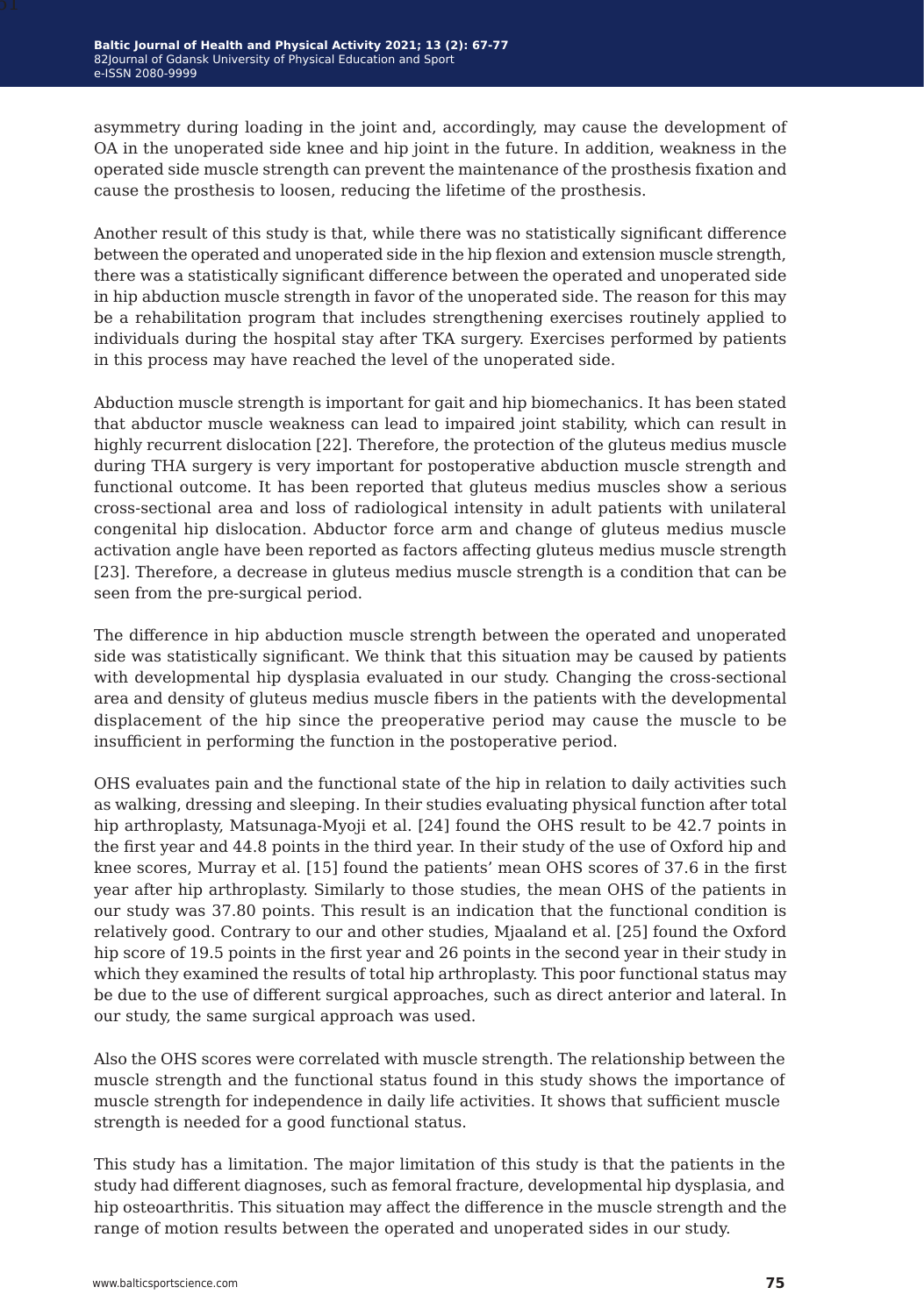### **conclusions**

This study emphasizes the importance that these patients need physiotherapy programs in the long term and should be followed up regularly by healthcare professionals in the rehabilitation area. Finally, we recommend restoring muscle strength and especially the range of motion to improve the functional status in daily life activities.

### **akcnowledgements**

The authors would like to thank all the patients and thank the Hacettepe University for providing equipment assistance for this study.

### **references**

- [1] Luepongsak N, Amin S, Krebs D, McGibbon C, Felson D. The contribution of type of daily activity to loading across the hip and knee joints in the elderly. Osteoarthritis Cartilage. 2002;10(5):353–359. [https://doi.org/10.1053/joca.2000.0511](https://doi.org/10.1053/joca.2000.0511 )
- [2] Trudelle-Jackson E, Emerson R, Smith S. Outcomes of total hip arthroplasty: A study of patients one year postsurgery. J Orthop Sports Phys Ther. 2002;32(6):260–267. <https://doi.org/10.2519/jospt.2002.32.6.260>
- [3] Trudelle-Jackson E, Smith SS. Effects of a late-phase exercise program after total hip arthroplasty: A randomized controlled trial1, 2. Arch Phys Med Rehabil. 2004;85(7):1056–1062.<https://doi.org/10.1016/j.apmr.2003.11.022>
- [4] Siopack JS, Jergesen HE. Total hip arthroplasty. West J Med. 1995;162(3):243–249.
- [5] Winther SB, Husby VS, Foss OA, et al. Muscular strength after total hip arthroplasty: A prospective comparison of 3 surgical approaches. Acta Orthop. 2016;87(1):22–28. <https://doi.org/10.3109/17453674.2015.1068032>
- [6] Shih C-H, Du Y-K, Lin Y-h, Wu C-C. Muscular recovery around the hip joint after total hip arthroplasty. Clin Orthop Relat Res. 1994(302):115–120. <https://doi.org/10.1097/00003086-199405000-00019>
- [7] Rasch A, Dalén N, Berg HE. Muscle strength, gait, and balance in 20 patients with hip osteoarthritis followed for 2 years after THA. Acta Orthop. 2010;81(2):183–188.<https://doi.org/10.3109/17453671003793204>
- [8] Häkkinen A, Borg H, Kautiainen H, et al. Muscle strength and range of movement deficits 1 year after hip resurfacing surgery using posterior approach. Disabil Rehabil. 2010;32(6):483–491. [https://doi.org/10.3109/09638280903171451](https://doi.org/10.3109/09638280903171451 )
- [9] Otman S, Demirel H, Sade A. Tedavi Hareketlerinde Temel Değerlendirme Prensipleri [Basic Evaluation Principles in Treatment Movements]. Ankara: Hacettepe Üniversitesi Fizik Tedavi ve Rehabilitasyon Yayınları 16, 2 Baskı. 1998. Turkish.
- [10] Suzuki M, Yamada S, Inamura A, et al. Reliability and validity of measurements of knee extension strength obtained from nursing home residents with dementia. Am J Phys Med Rehabil. 2009;88(11):924–933. [https://doi.org/10.1097/](https://doi.org/10.1097/PHM.0b013e3181ae1003 ) [PHM.0b013e3181ae1003](https://doi.org/10.1097/PHM.0b013e3181ae1003 )
- [11] Thorborg K, Petersen J, Magnusson S, Hölmich P. Clinical assessment of hip strength using a hand‐held dynamometer is reliable. Scand J Med Sci Sports. 2010;20(3):493–501.<https://doi.org/10.1111/j.1600-0838.2009.00958.x>
- [12] Van der Ploeg R, Oosterhuis H. The" make/break test" as a diagnostic tool in functional weakness. J Neurol Neurosurg Psychiatry. 1991;54(3):248–251.<https://doi.org/10.1136/jnnp.54.3.248>
- [13] Bohannon RW. Alternatives for measuring knee extension strength of the elderly at home. Clin Rehabil. 1998;12(5):434– 440. <https://doi.org/10.1191/026921598673062266>
- [14] Tuğay BU, Tuğay N, Güney H, Hazar Z, Yüksel I, Atilla B. Cross-cultural adaptation and validation of the Turkish version of Oxford hip score. Arch Orthop Trauma Surg. 2015;135(6):879–889. [https://doi.org/10.1007/s00402-015-2215-9](https://doi.org/10.1007/s00402-015-2215-9 )
- [15] Murray D, Fitzpatrick R, Rogers K, et al. The use of the Oxford hip and knee scores. Bone Joint J. 2007;89(8):1010– 1014. <https://doi.org/10.1302/0301-620X.89B8.19424>
- [16] Nilsdotter A, Bremander A. Measures of hip function and symptoms: Harris Hip Score (HHS), Hip Disability and Osteoarthritis Outcome Score (HOOS), Oxford Hip Score (OHS), Lequesne Index of Severity for Osteoarthritis of the Hip (LISOH), and American Academy of Orthopedic Surgeons (AAOS) Hip and Knee Questionnaire. Arthritis Care Res. 2011;63(S11):200–207. <https://doi.org/10.1002/acr.20549>
- [17] Hayran M, Hayran M. Sağlık Araştırmaları İçin Temel İstatistik (1. Basım) [Basic Statistics for Health Research (1st Edition)]. Art Ofset Matbaacılık Yayıncılık Organizasyon Ankara Sayfa. 2011;95.
- [18] Goldstein TS, Lewis CB. Geriatric orthopaedics: Rehabilitative management of common problems. 1999.
- [19] Kisner C, Colby LA, Borstad J. Therapeutic exercise: Foundations and techniques: Fa Davis; 2017.
- [20] Long WT, Dorr LD, Healy B, Perry J. Functional recovery of noncemented total hip arthroplasty. Clin Orthop Relat Res. 1993(288):73–77. <https://doi.org/10.1097/00003086-199303000-00009>
- [21] Yamaguchi T, Naito M, Asayama I, Kambe T, Fujisawa M, Ishiko T. The effect of posterolateral reconstruction on range of motion and muscle strength in total hip arthroplasty. J Arthroplasty. 2003;18(3):347–531. [https://doi.org/10.1054/](https://doi.org/10.1054/arth.2003.50060 ) [arth.2003.50060](https://doi.org/10.1054/arth.2003.50060 )
- [22] Kiyama T, Naito M, Shitama H, Maeyama A. Effect of superior placement of the hip center on abductor muscle strength in total hip arthroplasty. J Arthroplasty. 2009;24(2):240–245. [https://doi.org/10.1016/j.arth.2008.08.012](https://doi.org/10.1016/j.arth.2008.08.012 )
- [23] Liu R, Wen X, Tong Z, Wang K, Wang C. Changes of gluteus medius muscle in the adult patients with unilateral developmental dysplasia of the hip. BMC Musculoskelet Disord. 2012;13(1):101. [https://doi.org/10.1186/1471-2474-](https://doi.org/10.1186/1471-2474-13-101 ) [13-101](https://doi.org/10.1186/1471-2474-13-101 )